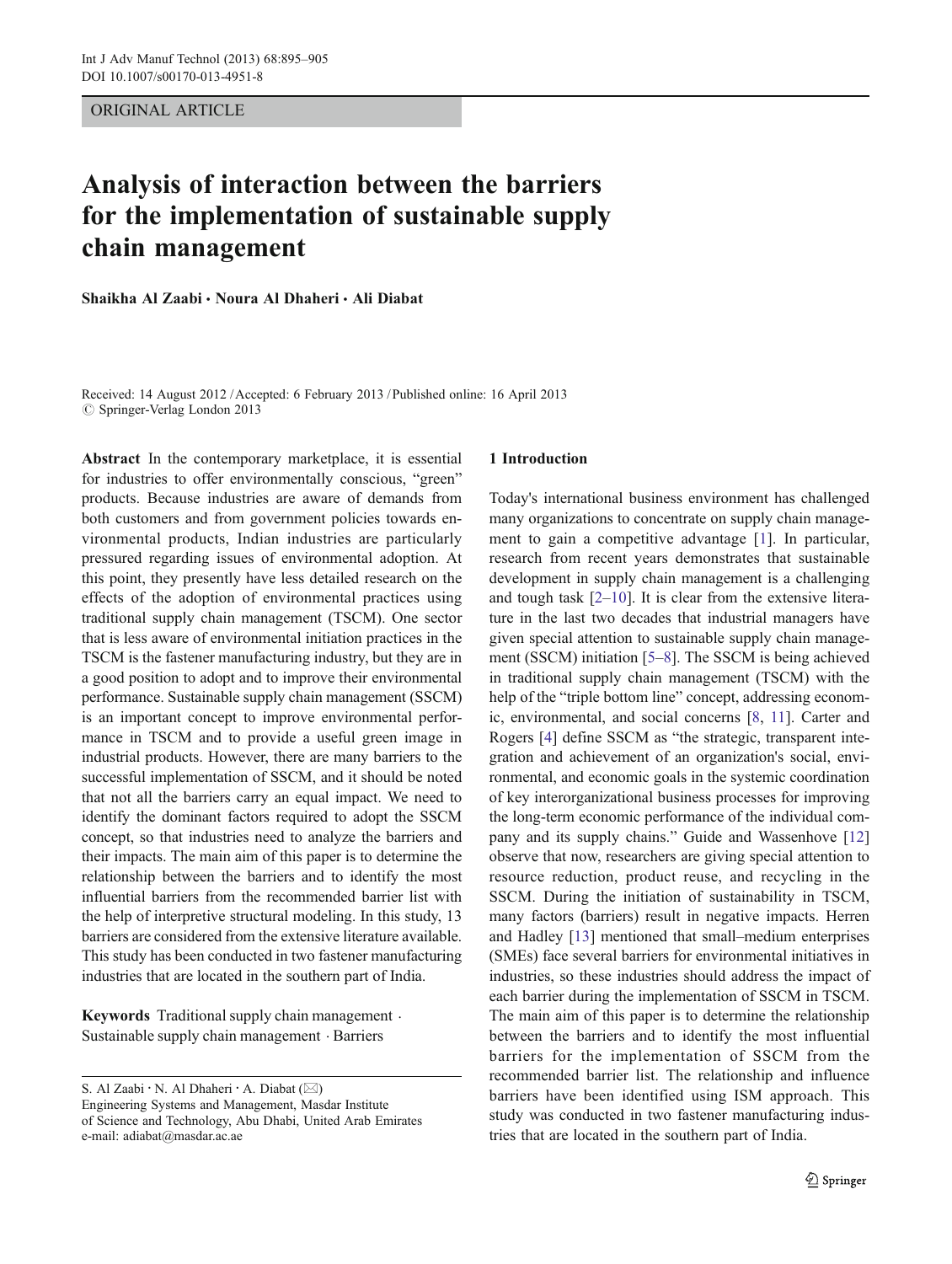#### 2 Literature review

#### 2.1 Sustainable supply chain management

Policy makers have expressed interest in sustainability concerns from literature and surveys [[14\]](#page-9-0), and from journals in various technical fields [[15\]](#page-9-0). In recent years, the SSCM field has garnered special attention because of the demands from government regulations and customer expectations, and the field has matured to the next level of analysis [\[4](#page-8-0), [8](#page-9-0), [16](#page-9-0)–[18](#page-9-0)]. Carter and Rogers [[4\]](#page-8-0) mentioned sustainability is a concept to achieve long-term economic benefits through the integration of environmental, social, and economic criteria. Also, research propositions have been developed based on the resource dependence theory, transaction cost economics, and population ecology, all based upon a view of the industries.

Most commonly, researchers in the SSCM field focus on the following categories:

- Pressure/drivers to adopt sustainable practices
- Barriers for the adoption of SSCM in industries, and
- Performance analysis for SSCM

More recently, many researchers have determined that SSCM becomes an integrated approach for reducing environmental pollution [[4,](#page-8-0) [19](#page-9-0)–[21\]](#page-9-0). Sustainability is motivated by legislation, public interest, or competitive opportunity [\[15\]](#page-9-0). Integrated sustainability within the TSCM area is designed to increase core operations such as product design and manufacturing by-products. By-products may be produced not only during product use, but also through product life extension, product end-of-life issues, and through recovery processes at the end of life [\[15](#page-9-0)]. Forbes and Silva [\[22](#page-9-0)] report on the utilization of environmental management systems (EMS) amongst New Zealand wineries; they explore the environmental, social, and economic benefits gained through the implementation of one or more EMS's. Ravet [[23](#page-9-0)] explored the relationship between sustainable development, global supply chain, and the lean paradigm in the changing, competitive international environment.

Seuring and Muller [\[24](#page-9-0)] provided extensive literature about the SSCM based on the 191 papers published over the period of 13 years from 1994 to 2007. It covers all the sustainable dimensions such as economic and environmental dimensions (140), economic and social dimensions (20), and all the three dimensions (31). Beske [[25\]](#page-9-0) analyzed the SSCM in the twofold complements of dynamic capabilities (DC) and SSCM research, and then developed a framework that integrates DCs in SSCM practices. Similarly, Majid et al. [\[26](#page-9-0)] framed the relationship structure between small- to medium-sized enterprises based on the entrepreneurial orientation of sustainable management perspectives. Seidel et al. [\[27](#page-9-0)] analyzed barriers and enablers for the implementation of SSCM practices in IT software solution provider companies. Faisal [\[9](#page-9-0)] presented an effective approach to adopt sustainable practices in supply chain management (SCM) by understanding the dynamics between various enablers that help to transform a supply chain into a truly sustainable entity.

### 2.2 Barriers for SSCM

TSCM is focused on balancing benefits among multiple stakeholders, to improve the operating efficiency throughout the facilities, and to maximize the profitability of processes and activities. SSCM takes a somewhat narrower approach by focusing on environmental concerns, social responsibilities, and economic gains as its top priorities [[28\]](#page-9-0). Integrating the sustainability approach with TSCM is a complicated process [[15](#page-9-0), [29](#page-9-0), [30](#page-9-0)]. As small to medium enterprises (SMEs) seek to become more environmentally sustainable, they encounter a variety of barriers that, when compared to the large corporate arena, are either insignificant or may be nonexistent [\[13](#page-9-0)]. Seuring and Muller [\[24](#page-9-0)] observed several barriers during maintaining the supplier relationship in the perspective of environmental consideration. Many of the researchers found that the role of the public is less in the development of sustainability [[8,](#page-9-0) [31](#page-9-0)–[33\]](#page-9-0). Similarly, three researchers found low "eco-literacy" and the lack of understanding or expertise about laws, environmental management, and best practices as barriers [\[13](#page-9-0), [34,](#page-9-0) [35](#page-9-0)]. Vijfvinkel et al. [[36\]](#page-9-0) mentioned that lack of knowledge and information regarding the issue of sustainability encourages firms to retain the status quo; such inaction is an important barrier to engaging the SSCM, not to mention increasing the level of sustainability. Lack of sharing information creates more gaps to executing SSCM. Carter and Rogers [[4\]](#page-8-0), Preuss [\[8](#page-9-0)], and Bowen et al. [\[37](#page-9-0)] mentioned lack of motivation towards employees (incentives) as one of the barriers for implementing SSCM in industries. The incentives should be aimed at decreasing the barriers that SMEs face; such incentives can be split into three main categories: financial, ease of implementation, and recognition. Bohdanowicz et al. [\[38](#page-9-0)] suggests a range of issues that limit the supplier's ability to respond to the buyer's requirements for sustainability. Lack of willingness or ability to engage means that the opportunity is not always demoralized. Secondly, human barriers which include resistance to change, lack of qualified staff and training programs, lack of understanding, and the inability to plan are also considered significant barriers for implementing SSCM [\[38](#page-9-0)–[40](#page-9-0)]. Seidel et al. [[27\]](#page-9-0) mentioned that IT companies often have a lack of support from middle management within the organization, and this lack of transparency creates a negative impact while seeking to implement the SSCM concept.

The most understandable barrier to environmental sustainable development of industries is the fact that many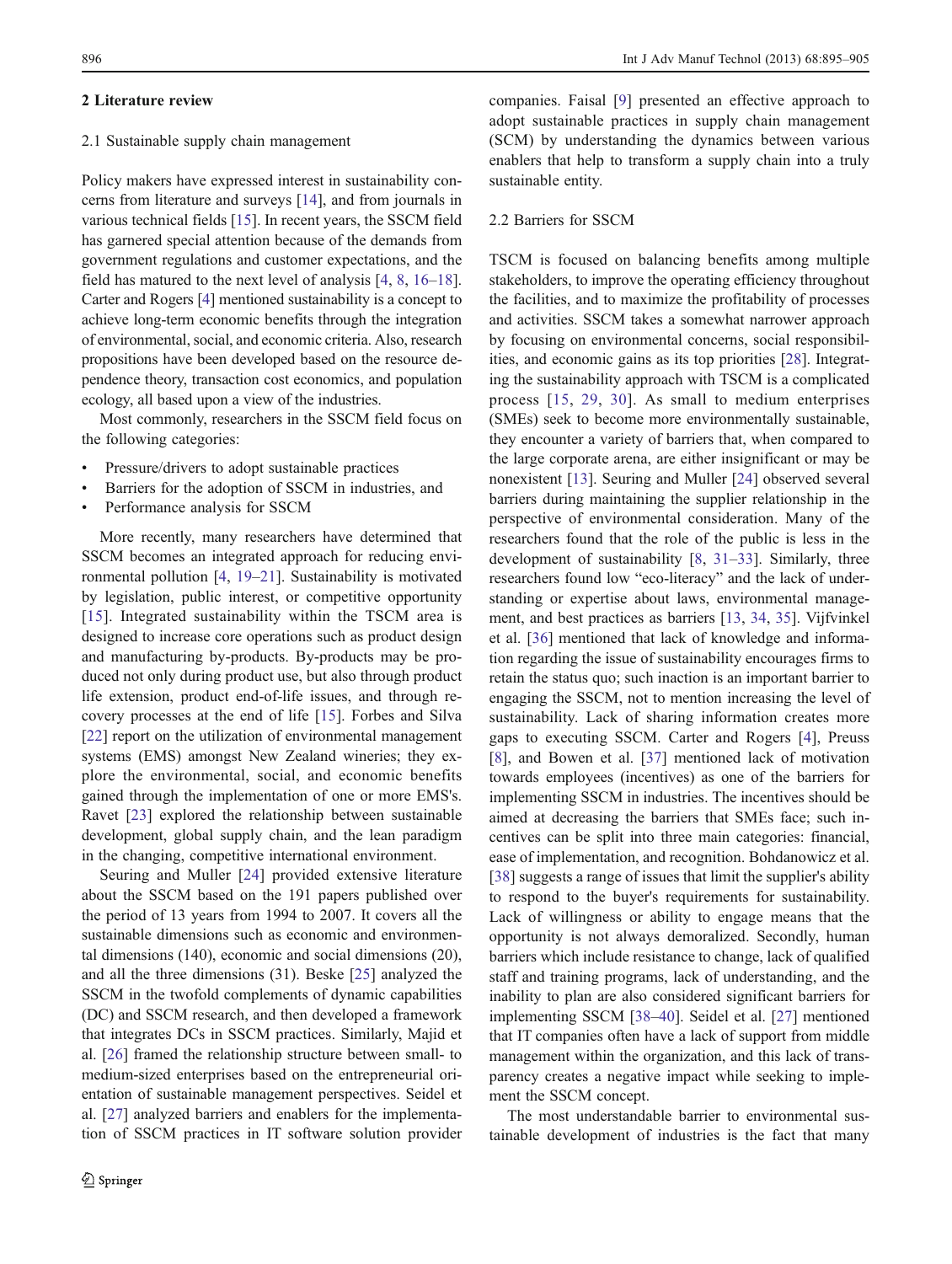wasteful and polluting goods are relatively inexpensive in monetary terms because ecological costs are not incorporated in the price [[35\]](#page-9-0). Reinhardt [[41\]](#page-9-0) argued that replication on sustainable activities enhances the probability of profitable exploitation. Language barriers and cultural differences are also major obstacles for adopting of SSCM. Shrivastava [\[42\]](#page-9-0) insisted that adoption of SSCM is unprofitable in industries and it needs more cost. Revell et al. [[43\]](#page-9-0) mentioned the list of barriers for adopting SSCM: namely, lack of understanding, lack of tools and resources, resistance due to perceived time cost and resources required, and disbelief of the business benefits.

Seuring and Muller [[24\]](#page-9-0) pointed out that the barriers of SSCM include higher costs, coordination effort and complexity, and insufficient or missing communication in the SCM. Herren and Hadley [\[13\]](#page-9-0) analyzed the barriers to implement environmental systems in SMEs in the Durham, North Carolina, area. Lack of clear direction from the organizational leaders, incentive systems that failed to reward sustainability initiatives, ambiguous information, and competing objectives from the central government are the important barriers for SSCM adoption [[8\]](#page-9-0).

#### 2.3 Research gap

From the extensive literature, we observed that many researchers analyzed performance and enablers for the adoption of SSCM [[9,](#page-9-0) [24,](#page-9-0) [44](#page-9-0)–[48](#page-10-0)]. However, only a few researchers address the barriers of relationships for implementing SSCM [\[8](#page-9-0), [35,](#page-9-0) [37,](#page-9-0) [38\]](#page-9-0). Currently, there is no research completed that seeks to identify the dominant barriers for adopting SSCM in Indian fastener manufacturing industries. The main objective of this research is to analyze barriers to establishing relationships and to identify the most influential barriers for implementing SSCM. This paper addresses the gap in identification of dominant barriers for implementing the SSCM by a two-phase research approach as follows. Phase 1 presents an initial survey to identify the barriers for the SSCM, and phase 2 identifies the leading barriers by ISM approach.

#### 3 Problem description

The Indian market is vast and produces a wide variety of products, for example, automobiles, electronics, power plants, etc., and worldwide, top companies are interested in selling their products only in the Indian market. For assembling any component, fasteners are essential. Without fasteners, we cannot connect parts; fasteners are used to connect any two movable or immovable parts. In India, the fasteners (bolt and nut) manufacturing industries are growing day by day. Multinational companies (MNCs) often prefer to buy fasteners from outside because the cost of a

fastener is minimal compared to the other main product(s). Thus, many MNCs prefer to purchase fasteners from Indian industries. However, these very MNCs are committed to maintaining environmental standards, and therefore, they expect their suppliers to be environmentally conscious and to have adopted SSCM. For these reasons, Indian fastener industries are getting pressure to adopt SSCM in their activities. Traditional supply chain management starts from the procurement of raw materials to deliver the finished product(s) to the customer (known as the forward supply chain). The collection of used products from the customer is also a part of SCM (and is known as reverse supply chain management). SSCM adds the condition of sustainability to traditional SCM.

The basic reasons for the analysis of barrier issues in SSCM are summarized as follows:

- Due to ineffective resource utilization and increasing industrial pollution, Indian industries are under pressure to improve their environmental performance by means of reducing wastage from industries and consumption of less energy in their organizations for making supply chains sustainable.
- Due to MNC customer requirement and government environmental regulations, Indian industries have started to adopt sustainability in their supply chain to retain their customers and maintain competitive advantage. But they are struggling to adopt SSCM in their industry because of obstacles (barriers).

Therefore, adopting sustainable concepts in traditional supply chain management is very difficult, and there are many obstacles to integrating environmental consciousness in traditional SCM. One serious issue in Indian industries is environmental contamination. The fastener manufacturing industries have started to adopt sustainable concepts in their SCM in order to retain their customers. This study is helpful for industries to analyze the barriers for SSCM and to find the key barriers; industries will also be able to improve their sustainable performance by identifying the leading or dominant barriers for adopting sustainable supply chain management. It is difficult for industries to eradicate all the barriers in the initial stage of adopting sustainable concepts in traditional SCM. This research has been carried out in leading fastener manufacturing industries which are located in Tamilnadu, South India. This industry produces numerous sizes of bolts, nuts, washers, etc., and serves more than 16 automobile, electronic, and power plant companies. The following 13 barriers are listed below.

- 1. Too high cost for disposal of hazardous wastes (B1)
- 2. Cost for environmentally friendly packaging (B2)
- 3. Lack of clarity regarding sustainability (B3)
- 4. Cost of sustainability and economic conditions (B4)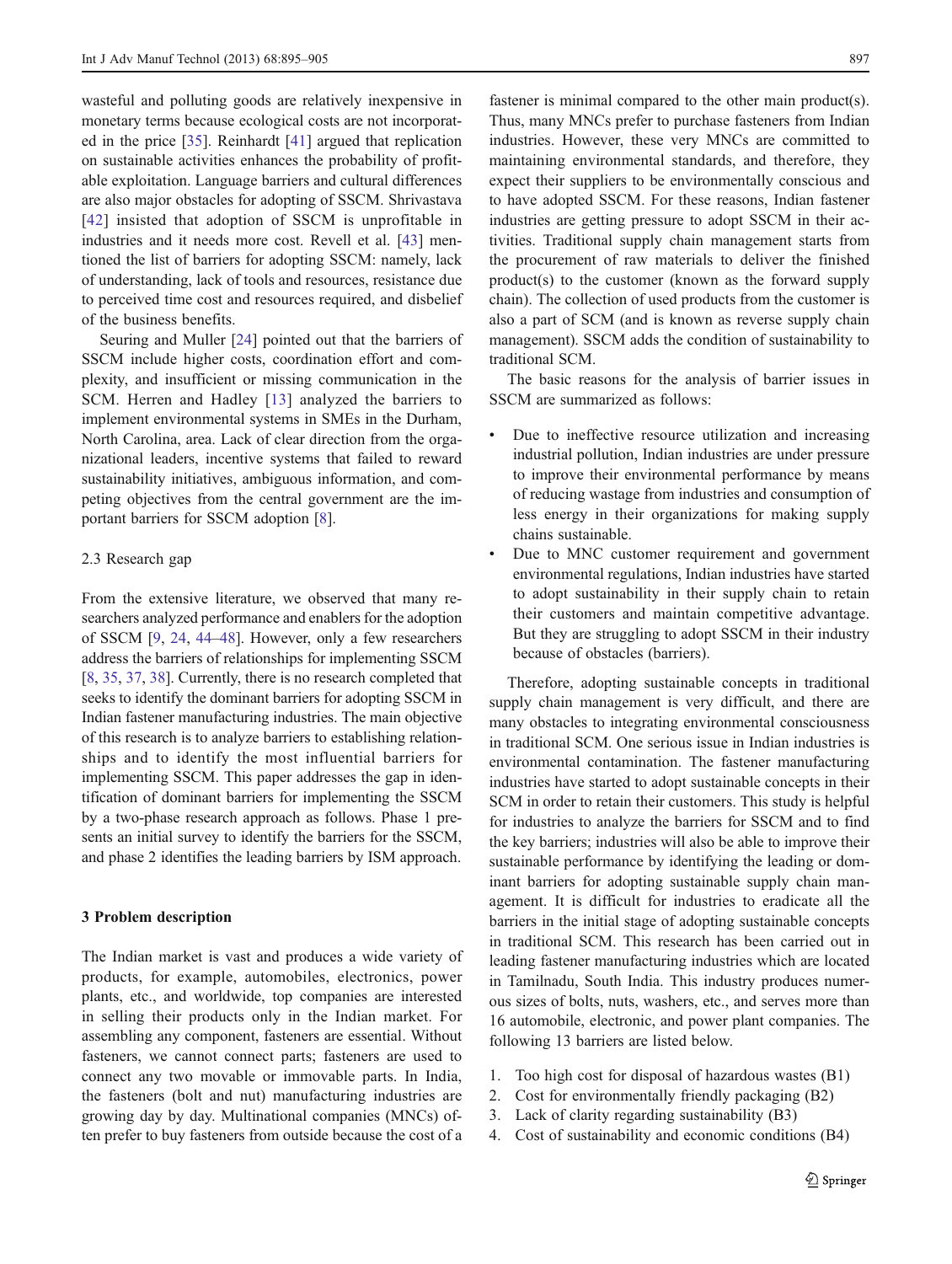- 5. Lack of sustainability standards and appropriate regulations (B5)
- 6. Misalignment of short-term and long-term strategic goals (B6)
- 7. Lack of effective evaluation measures about sustainability (B7)
- 8. Lack of training and education about sustainability (B8)
- 9. Complex in design to reduce consumption of resources and energy (B9)
- 10. Inadequate facility for adoptions of reverse logistic practices (B10)
- 11. Lack of IT implementation (B11)
- 12. Inadequate industrial self-regulation (B12)
- 13. Lack of top management commitment to initiate sustainability efforts (B13)

Sources [[4,](#page-8-0) [8](#page-9-0), [13,](#page-9-0) [31](#page-9-0)–[35](#page-9-0), [37,](#page-9-0) [38](#page-9-0)]

# 4 Solution methodology

The interpretive structural modeling (ISM) methodology is used to find the dominant barriers for implementing SSCM in the fastener industry in the southern part of India.

# 4.1 Interpretive structural modeling

The ISM technique is a well-known methodology for identifying and summarizing relationships between specific elements [\[49,](#page-10-0) [50](#page-10-0)]; this methodology allows an interactive learning practice and helps to understand the complex relationships among variables of systems [\[51](#page-10-0), [52](#page-10-0)]. The ISM approach is proposed as a group of learning processes; in addition, it can be used individually [[53\]](#page-10-0). The model frames the structure of complex issues using graphics as well as words [[54,](#page-10-0) [55\]](#page-10-0). Ravi and Shankar [[56\]](#page-10-0) found interaction between the barriers of reverse logistics with the help of ISM. Faisal et al. [[9\]](#page-9-0) analyzed risk mitigation of supply chain in Indian manufacturing SMEs with the help of ISM. Ravi et al. [[57\]](#page-10-0) identified key variables in reverse logistic with the help of ISM, which improves the productivity and performance of the computer hardware supply chain. Kannan and Haq [[58\]](#page-10-0) also used the ISM approach to identify the interaction between attributes and sub-attributes of the vendor selection problem.

The various steps involved in the ISM methodology are described as follows, modified from: Kannan et al. [\[59](#page-10-0)]:

- Step 1: Barriers (criteria) considered for the system under consideration are listed.
- Step 2: From the barriers identified in step 1, a contextual relationship is established among the barriers in order to identify which pairs of barriers should be examined.
- Step 3: A structural self-interaction matrix (SSIM) is developed for barriers, which indicates pairwise relationships among the barriers of the system under consideration.
- Step 4: The reachability matrix is developed from the SSIM, and the matrix is checked for transitivity. The transitivity of the contextual relation is a basic assumption made in ISM. It states that if a barrier A is related to B and B is related to C, then A is necessarily related to C.
- Step 5: The reachability matrix obtained in step 4 is partitioned into different levels.
- Step 6: Based on the relationships in the above given reachability matrix, a directed graph is drawn and the transitive links are removed.
- Step 7: The resultant digraph is converted into an ISM, by replacing variable nodes with statements.
- Step 8: The ISM model developed in step 7 is reviewed to check for conceptual inconsistency, and necessary modifications are made. The above steps are shown in Fig. 1.

# 4.2 Questionnaire development

To analyze the barriers for the adoption of SSCM in the fastener industry, 13 barriers are considered from extensive literature. Initially, seven fastener manufacturing industries are approached by mail, phone, and direct visit to explain the SSCM concept and the main objective of this research.



Fig. 1 Flow diagram for preparing the ISM model for barriers (modified from Kannan et al. [\[59\]](#page-10-0) and Kannan and Haq [[58](#page-10-0)])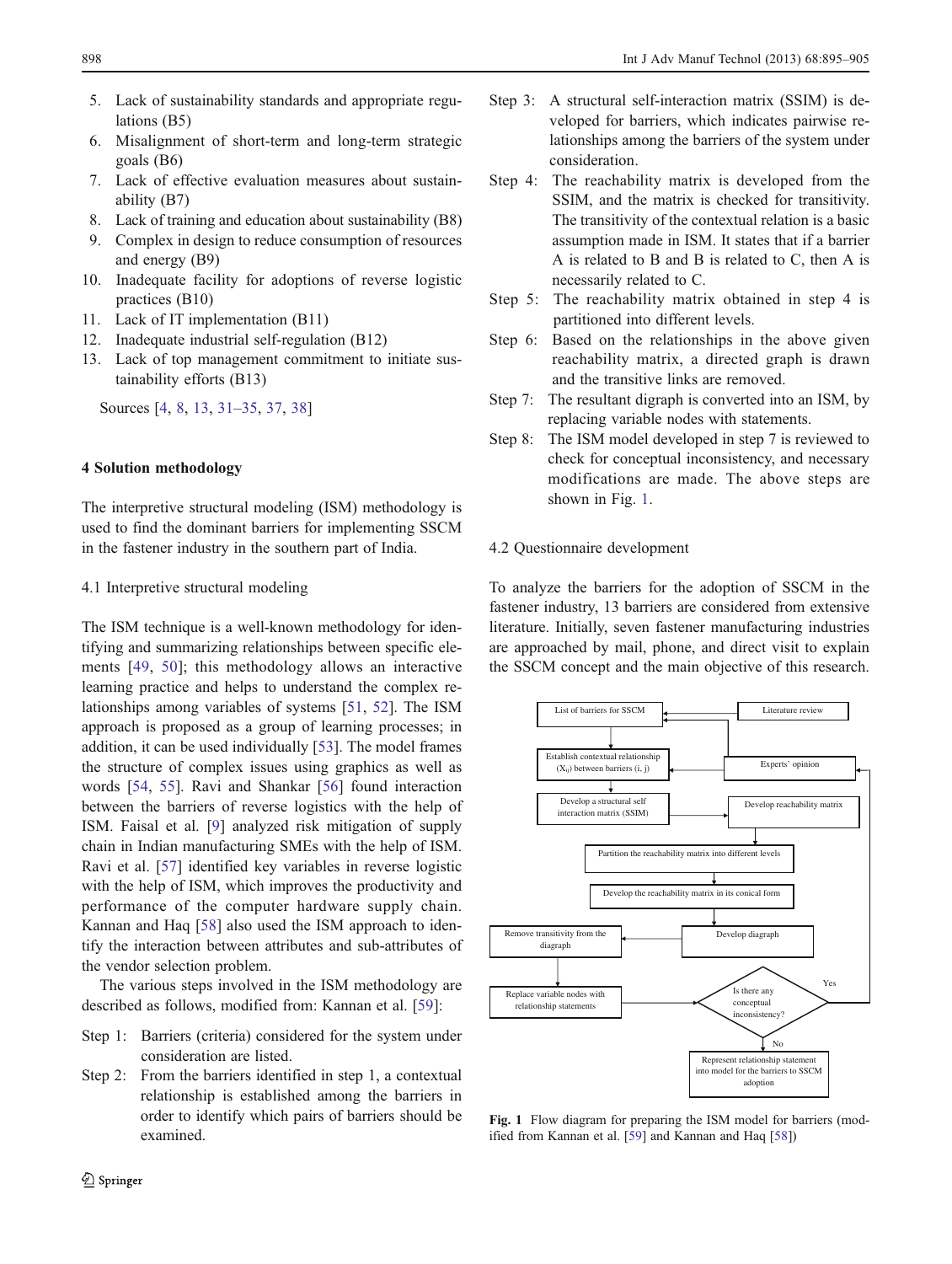After having a discussion with the industrial experts, only two of the seven express interest in research. This study is targeted at executive and manager levels in each industry. More than two individual responses have been received from each industry, and two responses are consolidated that have been sent to an expert of each industry who is asked to give one final response. After receiving five responses, only one response is being taken based on experts' discussion.

# 4.3 Data collection

Commonly, the ISM technique suggests the use of the expert opinions based on various management techniques such as brainstorming, nominal technique, etc., in developing the contextual relationship among the variables [\[53](#page-10-0)]. Hence, in this study for identifying the contextual relationship among the barriers for SSCM adoption, two experts, one from the two fastener component manufacturing industries in Tamilnadu and one from the academia, are consulted. For analyzing the barriers, a contextual relationship of "leads to" type is chosen. This means that one variable leads to another variable. Based on this principle, a contextual relationship between the variables is developed.

#### 4.4 Structural self-interaction matrix

Kannan et al. [[60\]](#page-10-0) stated that various management techniques such as brainstorming nominal technique, etc., are used to develop the contextual relationship among the variables in the ISM based on the experts' opinion. Discussions with experts from the industries helped to identify the relationships among the dominant barriers from the recommended barriers. It should be kept in mind that the contextual relationship of each variable between any two barriers (i and j) and the associated direction of the relation is questioned. Four symbols are used to denote the direction of relationship between the barriers (i and j):

V: Barrier i will help to achieve barrier j; A: Barrier j will help to achieve barrier i; X: Barrier i and barrier j will help to achieve each other; and

O: Barrier i and barrier j are unrelated. The SSIM matrix is summarized in Table 1.

# 4.5 Initial reachability matrix

In this step, the SSIM matrix is transformed into a binary matrix, called the initial reachability matrix. The SSIM format is initially converted into an initial reachability matrix format by transforming the information of each cell of

| <b>Table 1</b> Structural self-interaction matrix |
|---------------------------------------------------|
|                                                   |

| <b>Barriers</b> | 13 | 12             | 11       | 10             | 9             | 8              | 7 | 6        | 5 | 4 | 3 | 2 |
|-----------------|----|----------------|----------|----------------|---------------|----------------|---|----------|---|---|---|---|
| 1               | V  | O              | V        | Χ              | V             | Χ              | V | $\Omega$ | А | А | V | V |
| 2               | O  | $\Omega$       | V        | V              | V             | X              | V | X        | V | A | V |   |
| 3               | V  | $\overline{O}$ | Χ        | А              | $\mathcal{O}$ | X              | V | V        | V | A |   |   |
| $\overline{4}$  | V  | V              | V        | O              | X             | X              | V | V        | A |   |   |   |
| 5               | А  | А              | А        | V              | А             | $\overline{O}$ | V | X        |   |   |   |   |
| 6               | V  | A              | $\Omega$ | А              | X             | V              | V |          |   |   |   |   |
| 7               | O  | $\Omega$       | $\Omega$ | V              | V             | А              |   |          |   |   |   |   |
| 8               | V  | V              | V        | V              | V             |                |   |          |   |   |   |   |
| 9               | V  | X              | V        | $\overline{O}$ |               |                |   |          |   |   |   |   |
| 10              | V  | V              | А        |                |               |                |   |          |   |   |   |   |
| 11              | V  | $\Omega$       |          |                |               |                |   |          |   |   |   |   |
| 12              | V  |                |          |                |               |                |   |          |   |   |   |   |

SSIM into binary digits (i.e., ones or zeros) in the initial reachability matrix; the rules for the substitution of 1 and 0 are as follows [\[50](#page-10-0), [59,](#page-10-0) [61](#page-10-0)]:

- If the entry in the cell  $(i, j)$  in the SSIM is V, then the cell  $(i, j)$  entry becomes 1 and the cell  $(i, i)$  entry becomes 0 in the initial reachability matrix.
- If the entry in the cell  $(i, j)$  in the SSIM is A, then the cell  $(i, j)$  entry becomes 0 and the cell  $(i, i)$  entry becomes 1 in the initial reachability matrix.
- If the entry in the cell  $(i, j)$  in the SSIM is X, then the entries in both the cells  $(i, j)$  and  $(j, i)$  become 1 in the initial reachability matrix.
- If the entry in the cell  $(i, j)$  in the SSIM is O, then the entries in both the cells  $(i, j)$  and  $(j, i)$  become 0 in the initial reachability matrix. Following these rules, the initial reachability matrix is as given in Table 2.

Table 2 Initial reachability matrix

| <b>Barriers</b> | 1            | $\overline{c}$ | 3                | 4            | 5            | 6            | 7                | 8                | 9              | 10           | 11           | 12           | 13       |
|-----------------|--------------|----------------|------------------|--------------|--------------|--------------|------------------|------------------|----------------|--------------|--------------|--------------|----------|
| 1               | $\mathbf{1}$ | 1              | 1                | $\theta$     | $\theta$     | 0            | 1                | 1                | 1              | 1            | 1            | $\theta$     | 1        |
| 2               | $\theta$     | 1              | 1                | $\mathbf{0}$ | $\mathbf{1}$ | 1            | 1                | 1                | 1              | 1            | 1            | 0            | $\theta$ |
| 3               | $\theta$     | $\theta$       | 1                | $\theta$     | 1            | 1            | 1                | 1                | $\theta$       | $\theta$     | 1            | $\theta$     | 1        |
| 4               | $\mathbf{1}$ | 1              | 1                | 1            | $\mathbf{0}$ | 1            | 1                | 1                | 1              | $\theta$     | 1            | 1            | 1        |
| 5               | 1            | $\theta$       | $\theta$         | 1            | 1            | 1            | 1                | $\theta$         | $\theta$       | 1            | $\theta$     | $\theta$     | $\Omega$ |
| 6               | $\mathbf{0}$ | $\mathbf{1}$   | $\mathbf{0}$     | $\mathbf{0}$ | 1            | 1            | 1                | $\mathbf{1}$     | 1              | $\theta$     | $\mathbf{0}$ | $\mathbf{0}$ | 1        |
| 7               | $\theta$     | $\theta$       | $\mathbf{0}$     | $\mathbf{0}$ | $\mathbf{0}$ | $\mathbf{0}$ | 1                | $\theta$         | 1              | 1            | $\theta$     | $\theta$     | $\theta$ |
| 8               | 1            | 1              | 1                | 1            | $\mathbf{0}$ | $\mathbf{0}$ | 1                | $\mathbf{1}$     | 1              | 1            | 1            | 1            | 1        |
| 9               | $\theta$     | $\theta$       | $\theta$         | 1            | 1            | 1            | $\mathbf{0}$     | $\theta$         | 1              | $\theta$     | 1            | 1            | 1        |
| 10              | $\mathbf{1}$ | $\mathbf{0}$   | 1                | $\theta$     | $\mathbf{0}$ | 1            | $\mathbf{0}$     | $\boldsymbol{0}$ | $\mathbf{0}$   | 1            | $\mathbf{0}$ | 1            | 1        |
| 11              | $\theta$     | $\mathbf{0}$   | 1                | $\mathbf{0}$ | 1            | $\mathbf{0}$ | $\mathbf{0}$     | $\mathbf{0}$     | $\overline{0}$ | 1            | 1            | $\theta$     | 1        |
| 12              | $\theta$     | $\mathbf{0}$   | $\boldsymbol{0}$ | $\mathbf{0}$ | 1            | 1            | $\boldsymbol{0}$ | $\mathbf{0}$     | 1              | $\mathbf{0}$ | 0            | 1            | 1        |
| 13              | $\mathbf{0}$ | $\mathbf{0}$   | $\mathbf{0}$     | $\mathbf{0}$ | 1            | 0            | $\mathbf{0}$     | $\mathbf{0}$     | $\mathbf{0}$   | $\mathbf{0}$ | $\mathbf{0}$ | $\mathbf{0}$ | 1        |
|                 |              |                |                  |              |              |              |                  |                  |                |              |              |              |          |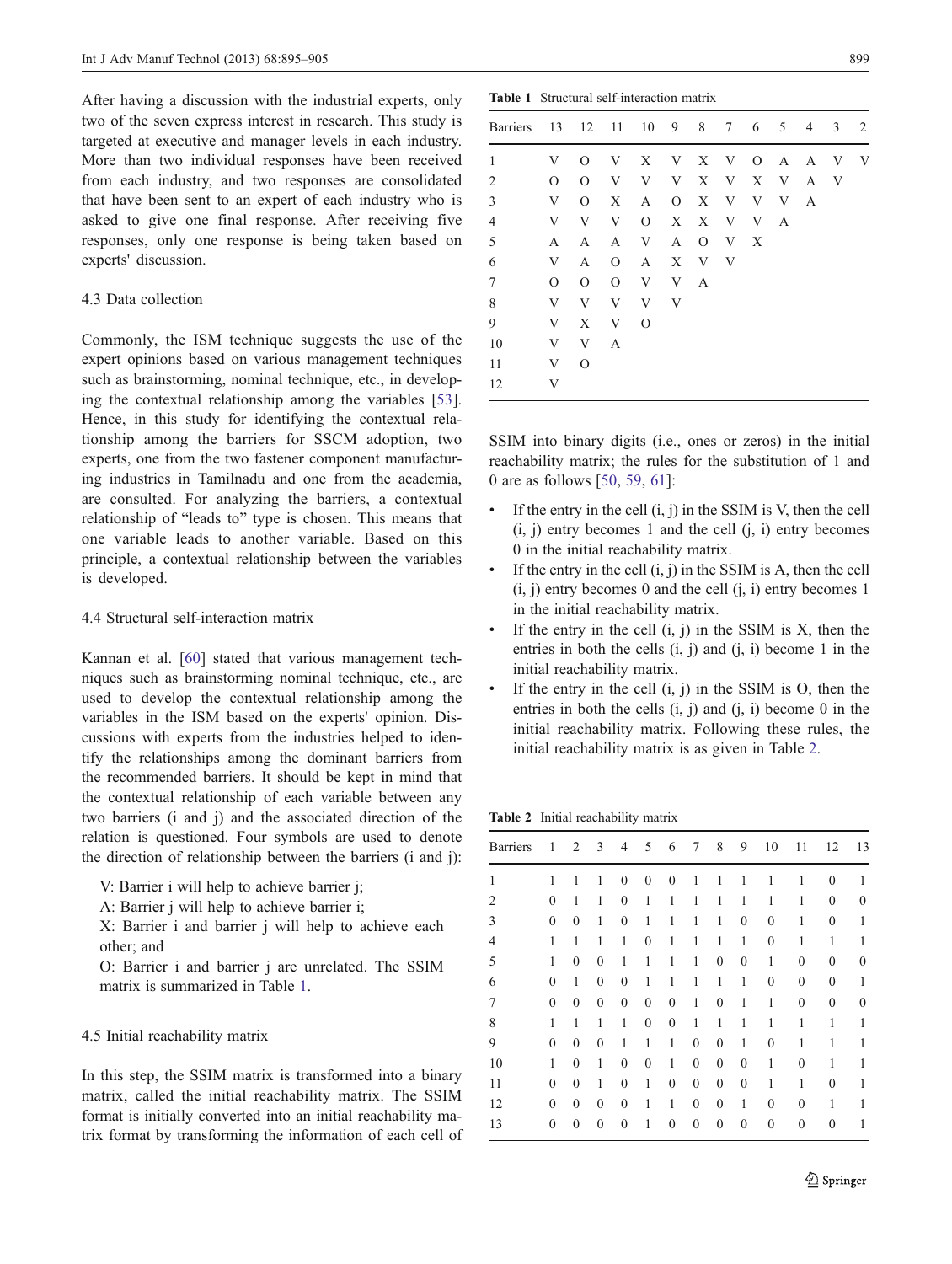|  |  | <b>Table 3</b> Final reachability matrix |  |
|--|--|------------------------------------------|--|
|--|--|------------------------------------------|--|

| <b>Barriers</b> | 1 | 2            | 3            | 4        | 5 | 6 | 7 | 8            | 9        | 10 | 11       | 12       | 13 |
|-----------------|---|--------------|--------------|----------|---|---|---|--------------|----------|----|----------|----------|----|
| 1               | 1 | 1            | 1            | 1        | 1 | 1 | 1 | 1            | 1        | 1  | 1        | 1        | 1  |
| 2               | 1 | 1            | 1            | 1        | 1 | 1 | 1 | 1            | 1        | 1  | 1        | 1        | 1  |
| 3               | 1 | 1            | 1            | 1        | 1 | 1 | 1 | 1            | 1        | 1  | 1        | 1        | 1  |
| 4               | 1 | 1            | 1            | 1        | 1 | 1 | 1 | 1            | 1        | 1  | 1        | 1        | 1  |
| 5               | 1 | 1            | 1            | 1        | 1 | 1 | 1 | 1            | 1        | 1  | 1        | 1        | 1  |
| 6               | 1 | 1            | 1            | 1        | 1 | 1 | 1 | 1            | 1        | 1  | 1        | 1        | 1  |
| 7               | 1 | $\mathbf{0}$ | 1            | 1        | 1 | 1 | 1 | $\mathbf{0}$ | 1        | 1  | 1        | 1        | 1  |
| 8               | 1 | 1            | 1            | 1        | 1 | 1 | 1 | 1            | 1        | 1  | 1        | 1        | 1  |
| 9               | 1 | 1            | 1            | 1        | 1 | 1 | 1 | 1            | 1        | 1  | 1        | 1        | 1  |
| 10              | 1 | 1            | 1            | $\theta$ | 1 | 1 | 1 | 1            | 1        | 1  | 1        | 1        | 1  |
| 11              | 1 | $\mathbf{0}$ | 1            | 1        | 1 | 1 | 1 | 1            | $\theta$ | 1  | 1        | 1        | 1  |
| 12              | 1 | 1            | $\theta$     | 1        | 1 | 1 | 1 | 1            | 1        | 1  | 1        | 1        | 1  |
| 13              | 1 | $\mathbf{0}$ | $\mathbf{0}$ | 1        | 1 | 1 | 1 | $\mathbf{0}$ | $\theta$ | 1  | $\theta$ | $\theta$ | 1  |

# 4.6 Final reachability matrix

The final reachability matrix for the attributes is obtained by incorporating the transitivity based on step 5. It is a basic assumption made in ISM. It states that if barrier 1 is related to 2, and barrier 2 is related to 3, then criterion 1 is neces-sarily related to 3 [[53\]](#page-10-0). The final reachability matrix is given in Table 3.

### 4.7 Level partition

The fifth step involves extracting of a hierarchical ordering from the reachability matrix by level partitioning [[62\]](#page-10-0). The reason for this step is to make easy construction of the digraph from the reachability matrix [\[62](#page-10-0)]. From the final reachability matrix, the reachability and antecedent sets for

Table 4 Level partition

each barrier are established [\[53](#page-10-0)]. The level partition of this study is illustrated in Table 4.

#### 4.8 ISM model

The ISM structural model is drawn from the final reachability matrix [\[53](#page-10-0)]. If the relationship exists between barriers j and i, an arrow pointing from i to j shows this. This graph result is called a digraph. The digraph is converted into an ISM model by replacing nodes of the elements. The ISM model structure is illustrated in Fig. [2](#page-6-0). In this ISM model, all the 13 barriers are summarized in three levels. In the top level, six barriers appear, in the middle level four, and in the final level three barriers are found.

### 4.9 MICMAC analysis

The objective of the Matriced Impacts "croises-multipication applique" and classment (MICMAC) analysis is to analyze the driving power and the dependence power of the barriers. Based on this study, the barriers are classified into four clusters—autonomous, dependent, linkage, and driver/independent—and are given below:

- 1. Autonomous barriers: In this quadrant, barriers have weak driving power and weak dependence. They are relatively disconnected from the system, with which they have a few links, which may be very strong. These barriers are represented in quadrant I.
- 2. Dependent barriers: This category includes those barriers which have weak driving power but strong dependence power and placed in quadrant II.
- 3. Linkage barriers: In this quadrant, barriers have strong driving power as well as strong dependence and are placed in quadrant III. They are also unstable, so any

| Barrier        | Reachability set              | Antecedent set                | Intersection set              | Iteration no. and level |  |
|----------------|-------------------------------|-------------------------------|-------------------------------|-------------------------|--|
| 1              | 1 2 3 4 5 6 7 8 9 10 11 12 13 | 1 2 3 4 5 6 7 8 9 10 11 12 13 | 1 2 3 4 5 6 7 8 9 10 11 12 13 |                         |  |
| 5              | 1 2 3 4 5 6 7 8 9 10 11 12 13 | 1 2 3 4 5 6 7 8 9 10 11 12 13 | 1 2 3 4 5 6 7 8 9 10 11 12 13 | T                       |  |
| 6              | 1 2 3 4 5 6 7 8 9 10 11 12 13 | 1 2 3 4 5 6 7 8 9 10 11 12 13 | 1 2 3 4 5 6 7 8 9 10 11 12 13 | T                       |  |
|                | 1 3 4 5 6 7 9 10 11 12 13     | 1 2 3 4 5 6 7 8 9 10 11 12 13 | 1 3 4 5 6 7 9 10 11 12 13     |                         |  |
| 10             | 1 2 3 5 6 7 8 9 10 11 12 13   | 1 2 3 4 5 6 7 8 9 10 11 12 13 | 1 2 3 5 6 7 8 9 10 11 12 13   |                         |  |
| 13             | 145671013                     | 1 2 3 4 5 6 7 8 9 10 11 12 13 | 145671013                     |                         |  |
| $\overline{4}$ | 2 3 4 8 9 11 12               | 1 2 3 4 5 6 7 8 9 11 12 13    | 2 3 4 8 9 11 12               | $\mathcal{I}$           |  |
| 8              | 2 3 4 8 9 11 12               | 1 2 3 4 5 6 8 9 10 11 12      | 2 3 4 8 9 11 12               | $\mathbf{H}$            |  |
| 11             | 3 4 8 11 12                   | 1 2 3 4 5 6 7 8 9 10 11 12    | 3 4 8 11 12                   | $\mathbf{I}$            |  |
| 12             | 24891112                      | 1 2 3 4 5 6 7 8 9 10 11 12    | 2 4 8 9 11 12                 | $\mathbf{I}$            |  |
| 2              | 239                           | 1 2 3 4 5 6 8 9 10 12         | 239                           | Ш                       |  |
| 3              | 239                           | 1 2 3 4 5 6 7 8 9 10 11       | 239                           | Ш                       |  |
| 9              | 239                           | 1 2 3 4 5 6 7 8 9 10 12       | 239                           | Ш                       |  |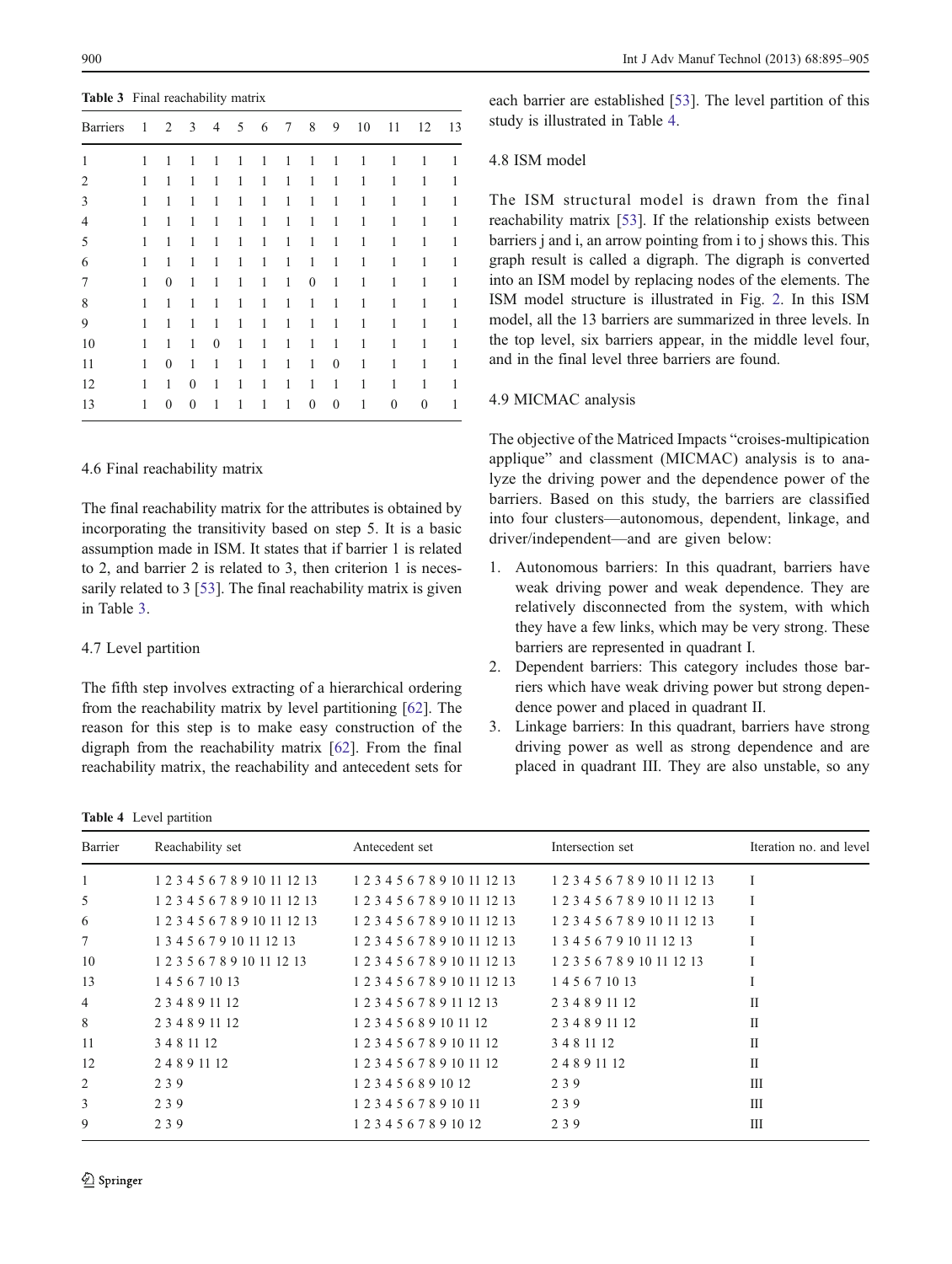<span id="page-6-0"></span>Fig. 2 ISM formation for barriers of SSCM



action on them will have an effect on the others and will feedback on themselves.

4. Independent barriers: In this quadrant, barriers have strong driving power but weak dependence power. These are represented in quadrant IV.

It is observed that a variable with a very strong driving power, called a key barrier, falls into the category of independent or linkage criteria. The driving power and dependence power of each of these barriers are shown in Table 5. More details of the full ISM model for barriers are given in Fig. 2.

The diagram of driving power vs. dependence power for the barriers is constructed as shown in Fig. [3.](#page-7-0) As an illustration, it is observed from Fig. [3](#page-7-0) that there are no barriers in quadrant I, quadrant II, or quadrant IV. All the barriers appear in quadrant III based on their driving and dependence power.

# 5 Results and discussion

Generally, sustainable development is an important subject for researchers and practitioners. Environmental management and operations are stimulated from local optimization of environmental factors to consideration of the entire supply chain during the production, consumption, customer service, and postdisposal disposition of products [[15\]](#page-9-0). In Indian industries, it is challenging to implement SSCM both at the executive engineers and managerial levels. However, the initiation of SSCM is not an easy process and it needs much analysis. The results of this study show that Indian industrial managers have started to adopt sustainability concerns in TSCM. But they are only in the initial stage and still have to eradicate barriers one by one. The driving and dependence power diagram illustrates the 13 barriers' positions in the four quadrants. This study of barrier analysis with the ISM approach results in the following interpretations.

Table 5 Dependence power and driving power

| <b>Barriers</b>  |    | $\overline{2}$   | 3                | 4            | 5            | 6  | 7  | 8                | 9            | 10           | 11           | 12           | 13 | Driving power |
|------------------|----|------------------|------------------|--------------|--------------|----|----|------------------|--------------|--------------|--------------|--------------|----|---------------|
|                  |    |                  |                  |              |              |    |    |                  |              |              |              |              |    | 13            |
| 2                |    |                  |                  |              |              |    |    |                  |              |              |              |              |    | 13            |
| 3                |    |                  |                  |              |              |    |    |                  |              |              |              |              |    | 13            |
| 4                |    |                  |                  |              | 1            |    |    |                  |              |              |              |              |    | 13            |
| 5                |    |                  |                  |              | 1            |    |    |                  |              |              |              |              |    | 13            |
| 6                |    |                  |                  |              |              |    |    |                  |              |              |              |              |    | 13            |
| 7                |    | $\boldsymbol{0}$ |                  |              | $\mathbf{I}$ |    |    | $\boldsymbol{0}$ |              |              | -1           |              |    | 11            |
| 8                |    |                  |                  |              |              |    |    |                  |              |              |              |              |    | 13            |
| 9                |    |                  |                  |              |              |    |    |                  |              |              |              |              |    | 13            |
| 10               |    |                  |                  | $\mathbf{0}$ | 1            |    |    |                  |              |              | -1           |              | -1 | 12            |
| 11               |    | $\mathbf{0}$     |                  | 1            |              |    |    |                  | $\mathbf{0}$ | $\mathbf{1}$ |              |              |    | 11            |
| 12               |    |                  | $\mathbf{0}$     |              |              |    |    |                  |              |              |              |              |    | 12            |
| 13               |    | $\boldsymbol{0}$ | $\boldsymbol{0}$ |              |              |    |    | $\mathbf{0}$     | $\mathbf{0}$ | 1            | $\mathbf{0}$ | $\mathbf{0}$ |    |               |
| Dependence power | 13 | 10               | 11               | 12           | 13           | 13 | 13 | 11               | 11           | 13           | 12           | 12           | 13 |               |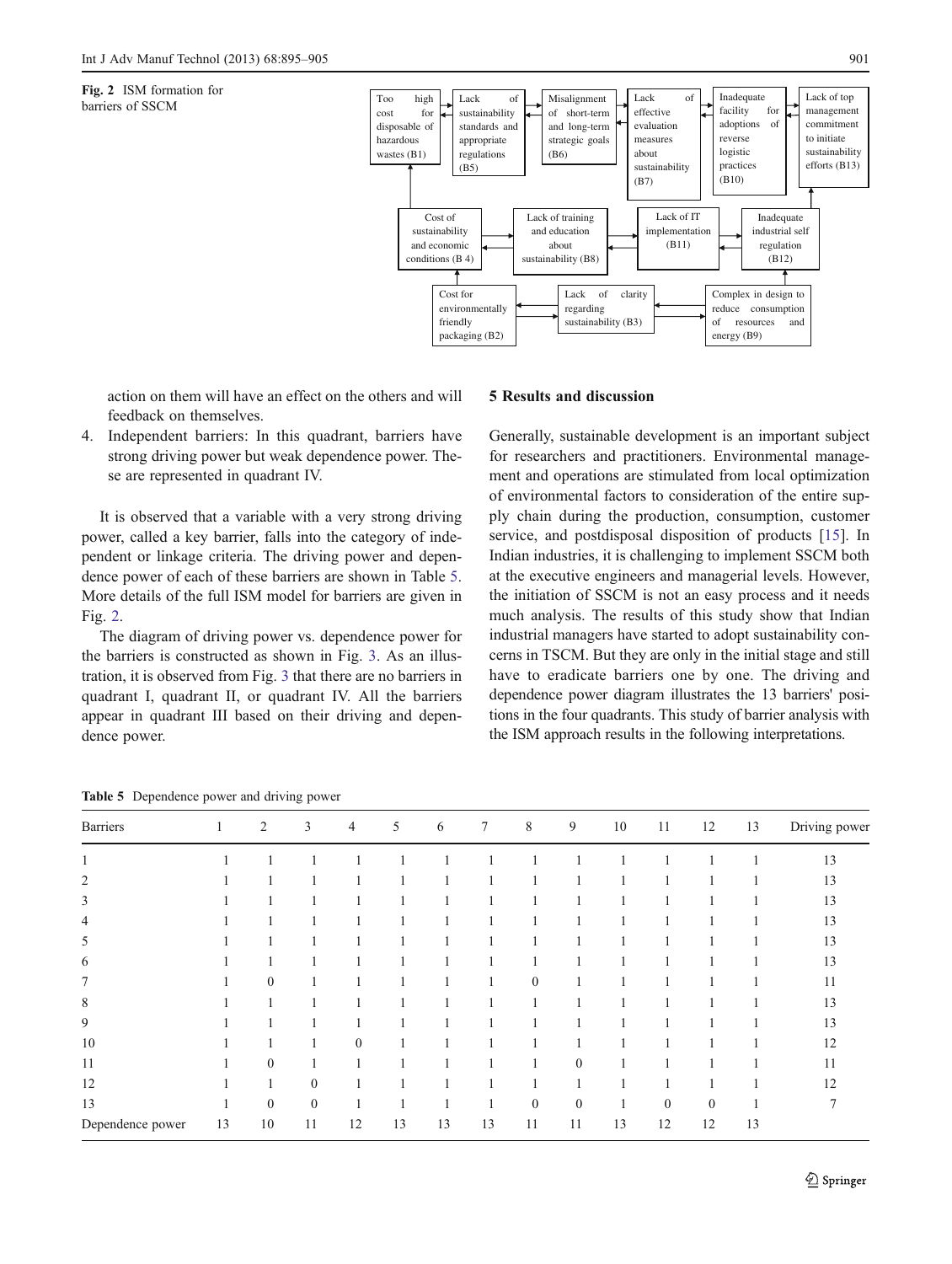<span id="page-7-0"></span>

Fig. 3 Driving and dependence power diagram

- In quadrant I (autonomous barriers), no barriers appear. Generally, autonomous barriers are weak drivers and weak dependents and they do not have much influence. It shows that among the 13 barriers, all the barriers have good driving and dependence power. Also, it clearly states that all the barriers are given more obstacles during the adoption of SSCM in fastener manufacturing industries.
- Similarly, in quadrant II, there are also no barriers. This quadrant is called dependent quadrant, and it has low driving power and high dependence power.
- All the barriers appear in quadrant III. Barriers in this quadrant have strong driving and strong dependence power. These barriers are unstable. Any action on these variables will have an effect on the others and will also provide feedback. They may disturb the whole system [\[53](#page-10-0), [59,](#page-10-0) [61\]](#page-10-0). A lack of management commitment to initiate the sustainability (B13) barrier has less driving power and high dependence power (7, 13). It shows that top management exhibits less awareness with respect to environmental initiatives; they have given much less attention to adopting environmental practices [[63](#page-10-0)]. Many researchers found that lack of management commitment is a common barrier in all kinds of industries [\[64](#page-10-0)]. The lack of IT implementation (B11) has 12 driving powers and 11 dependence powers. Generally, the adoption of sustainability practices in the IT industry requires more funds and technology. The next barrier is lack of effective evaluation measures regarding sustainability (B7). It has 11 driving powers and 13 dependence powers. In industries, inefficient measurement systems are one of the most important barriers for poor environmental performance. Cetinkaya [[63\]](#page-10-0) pointed out lack of knowledge regarding the measurement and the assessment of environmental and social impact is an important obstacle for implementing SSCM.
- Inadequate facility for the adoption of reverse logistic practices (B10) occurs because of inefficient technologies and inefficient employees in the industries. This barrier has greater driving power when compared to B11, B7, and B13 barriers. The next barrier of this quadrant is inadequate industrial self-regulation (B12). The fastener industry is a small-scale industry, and it depends on multinational companies. It is understandable they are very lax in self regulations regarding environmental perspective. B12 obtained 12 driving and 12 dependence powers. The cost for environmentally friendly packaging (B2) is the next barrier and it has high driving power (13) and less dependence power (10). After manufacturing, packing the products in an environmentally friendly way requires additional cost. SMEs are less focused on environmentally friendly packaging. In Fig. 3, three barriers demonstrate the same driving and dependence power (13, 11): namely, the lack of clarity regarding sustainability (B3), the lack of training and education about sustainability (B8), and the complex design to reduce consumption of resources and energy (B9). Many industries do not have clear notions about sustainability goals and benefits. It is also one of the reasons that industries fail to adopt SSCM practices and why their employees do not demonstrate environmental awareness. Lack of top management commitment is one of the reasons for inefficient training of their employees. Due to less availability of resources, industries must design production processes with less consumption, but due to the lack of technology, it is difficult to achieve. Cost of sustainability and economic conditions (B4) is one of the barriers for adopting SSCM. It has 12 dependence powers and 13 driving powers. Herren and Hadley [\[13](#page-9-0)] found that financial cost is the main barrier, followed by a lack of time to devote to such measures, and a lack of knowledge regarding the kind of actions that can be undertaken. Finally, three barriers exhibit high driving and dependence power (13, 13), including the lack of sustainability standards and appropriate regulations (B5), too much cost for the disposal of hazardous wastes (B1), and the misalignment of shortterm and long-term strategic goals (B6).
- In quadrant IV, no barriers appear. Of the 13 barriers, none has an independent character. This shows that all the barriers are dependent in fastener industries for the adoption of SSCM.

# 6 Conclusion

Academic and business societies are clearly interested in adopting sustainable management practices in traditional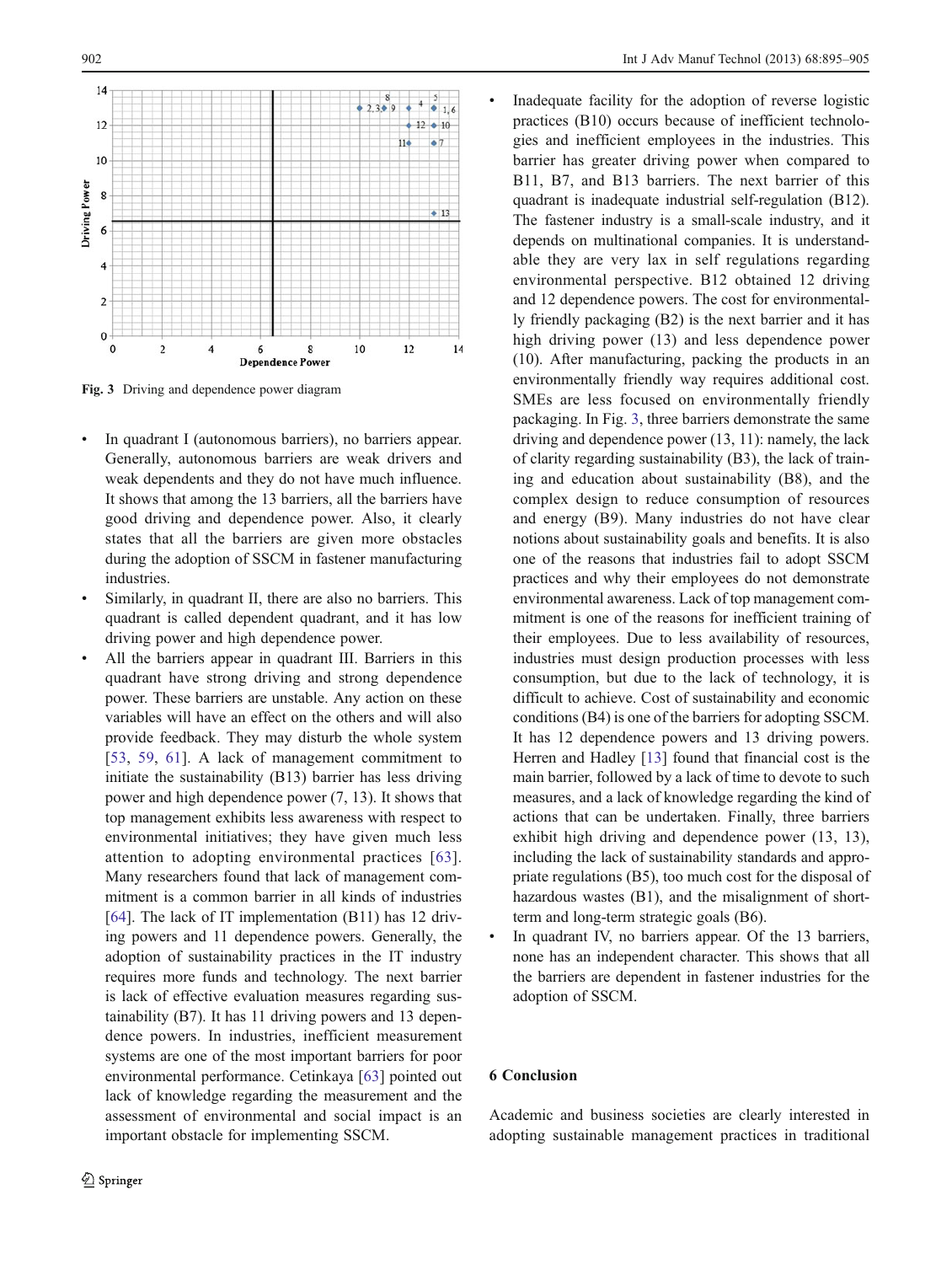<span id="page-8-0"></span>SCM because of the tremendous business benefits [\[24](#page-9-0)]. While pressures come from many directions, industries are nonetheless motivated to adopt SSCM practices. From the literature review and during the survey visits in Indian industries, we observed that these industries face many barriers such as the lack of governing policies, too many agencies for SMEs, inadequate data and information for development of SMEs, and suppliers lacking the necessary environmental systems to adopt within their industries. Once they start implementing such practices, many barriers will still occur. It is necessary to investigate the impact of the barriers and the relationship between the barriers during the implementation of SSCM. Another useful approach would be to find the dominant barriers in the adoption of SSCM. Generally, the eradication of barriers is not easy and it needs further analysis. It is not possible to eradicate all kinds of barriers simultaneously. Hence, industries need to determine the most influential barrier. This study summarizes the barrier analysis and identifies several influential barriers with the help of ISM approach.

The ISM model diagram (Fig. [3](#page-7-0)) shows the interaction among the barriers. Six barriers appear in the top level, as follows: too much of cost for disposing hazardous wastes (B1), lack of sustainability standards and appropriate regulations (B5), misalignment of short-term and long-term strategic goals (B6), lack of effective evaluation measures about sustainability (B7), inadequate facility for adoptions of reverse logistic practices (B10), and lack of top management commitment to initiate sustainability practices (B13). These barriers are less dominant for the adoption of SSCM in fastener manufacturing industries. In the middle level, four barriers appear: inadequate industrial self-regulation (B12), lack of IT implementation (B11), lack of training and education about sustainability (B8), and cost of sustainability and economic conditions (B4). When compared to the toplevel barriers, the four middle-level barriers create much impact (obstacles) on adoption. Industries need to give attention to these four barriers. Finally, the three barriers that occur in the bottom level act as dominant roles for implementing SSCM, including complex design to reduce consumption of resources and energy (B9), cost for environmentally friendly packaging (B2), and lack of clarity regarding sustainability (B3). The ISM results which identify the leading barriers in the fastener industries clearly help to simplify the process for adoption of SSCM. It improves the environmental performance and creates more green consciousness among the industries. In this study, the three enablers, namely cost for environmentally friendly packaging (B2), complex design to reduce consumption of resources and energy (B9), lack of clarity regarding sustainability (B3), demonstrate a more negative impact towards environmental development issues. However, industries are needed to give special attention to these barriers

during their eradication, even in the initial stage. Without eradication of these barriers, fastener manufacturing industries will find it difficult to move to the next step for adopting SSCM practices.

As summarized above, this research helps to identify the principal barriers for the adoption of SSCM. This paper provides a solid framework for analyzing the barriers of SSCM adoption in the fastener manufacturing industries, which must have a degree of accountability when it comes to environmental consciousness. Since this study has been conducted only in two fastener manufacturing industries, involving more industries might give more insights into our barrier analysis. More sectors can also be considered for similar analysis. Only 13 barriers were considered in this research, although in reality additional barriers exist. This study identifies the most dominant barriers and makes no attempt to rank the barriers in any order. Such rankings can be implemented in future research. However, the ISM methodology utilized here does not provide the only valid model. Structural equation modeling is a good technique to validate the ISM model in future studies.

Acknowledgments The authors would like to thank Ms. Devika Kannan from Aalborg University, Aalborg, Denmark, for her assistance in providing the data used in the case study.

# References

- 1. Shen L, Olfat L, Govindan K, Khodaverdi R, Diabat A (2012) A fuzzy multi criteria approach for evaluating green supplier's performance in green supply chain with linguistic preferences. Resources, Conservation and Recycling. doi:[10.1016/j.resconrec.](http://dx.doi.org/10.1016/j.resconrec.2012.09.006) [2012.09.006](http://dx.doi.org/10.1016/j.resconrec.2012.09.006)
- 2. Sarkis J (2001) Manufacturing's role in corporate environmental sustainability—concerns for the new millennium. International Journal of Operations and Production Management 21(5–6):666– 686
- 3. Svensson G (2007) Aspects of sustainable supply chain management: conceptual framework and empirical example. Supply Chain Management: an International Journal 12(4):262–266
- 4. Carter CR, Rogers DS (2008) A framework of sustainable supply chain management: moving toward new theory. International Journal of Physical Distribution & Logistics Management 38 (5):360–387
- 5. Abdallah T, Diabat A, Rigter J (2013) Investigating the option of installing small scale PVs on facility rooftops in a green supply chain. International Journal of Production Economics. doi[:10.1016/j.ijpe.2013.03.016](http://dx.doi.org/10.1016/j.ijpe.2013.03.016)
- 6. Diabat A, Kannan D, Kaliyan M, & Svetinovic, D (2013) An optimization model for product returns using genetic algorithms and artificial immune system. Resources, Conservation and Recycling. doi:[10.1016/j.resconrec.2012.12.010](http://dx.doi.org/10.1016/j.resconrec.2012.12.010)
- 7. Kannan D, Khodaverdi R, Olfat L, Jafarian A, Diabat A (2013) Integrated fuzzy multi criteria decision making method and multiobjective programming approach for supplier selection and order allocation in a green supply chain. Journal of Cleaner Production. doi[:10.1016/j.jclepro.2013.02.010](http://dx.doi.org/10.1016/j.jclepro.2013.02.010)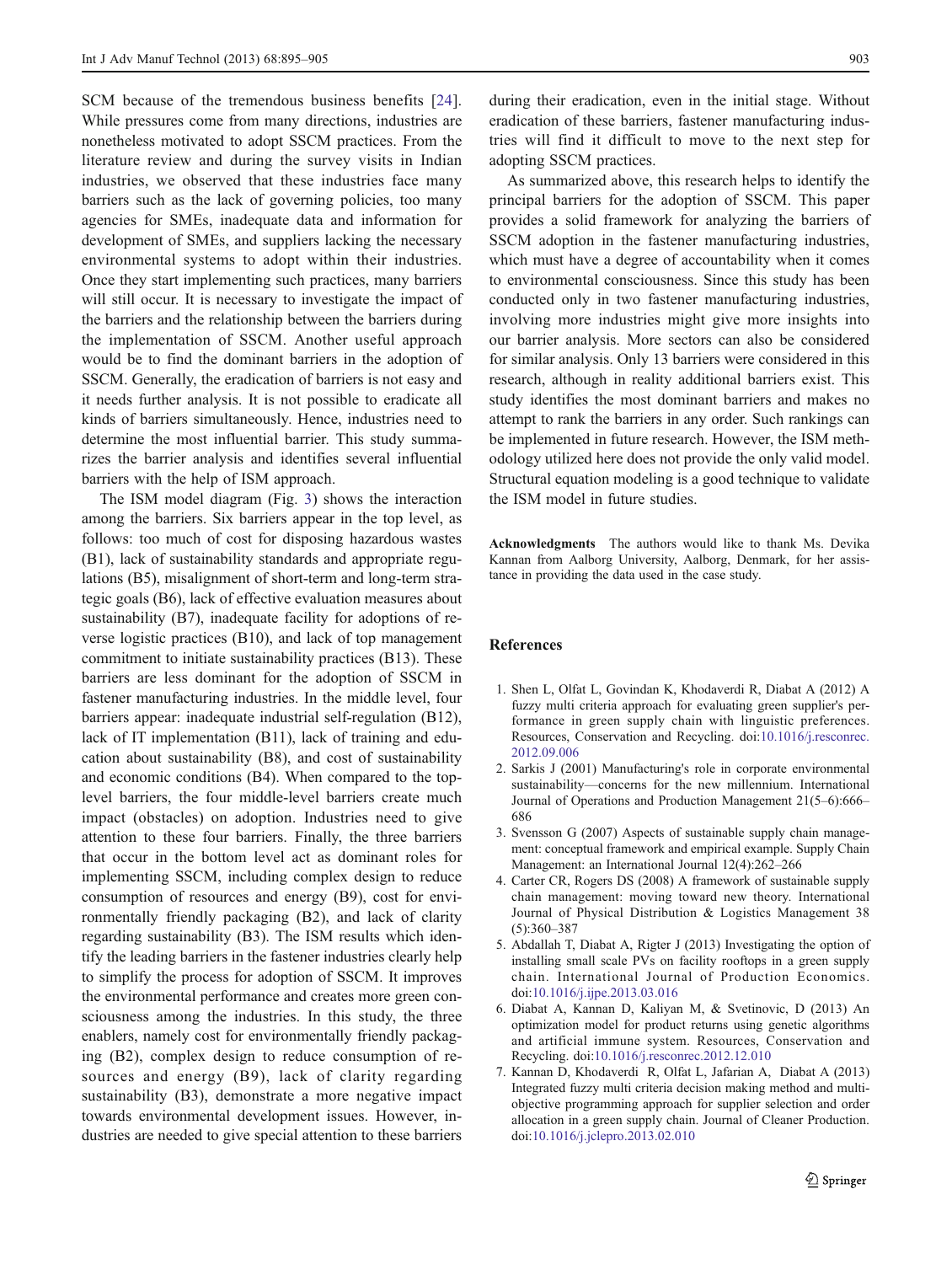- <span id="page-9-0"></span>8. Preuss L (2009) Addressing sustainable development through public procurement: the case of local government. An International Journal of Supply Chain Management 14(3):213–223
- 9. Faisal MN (2010) Sustainable supply chains: a study of interaction among the enablers. Business Process Management Journal 16  $(3):508 - 529$
- 10. Abdallah T, Farhat A, Diabat A, Kennedy S (2012) Green supply chains with carbon trading and environmental sourcing: formulation and life cycle assessment. Applied Mathematical Modelling 36(9):4271–4285
- 11. Elkington J (1998) Partnerships from cannibals with forks: the triple bottom line of 21st–century business. Environmental Quality Management 8(1):37–51
- 12. Guide VDR Jr, Van Wassenhove LN (2003) Business aspects of closed-loop supply chains: exploring the issues. Carnegie-Mellon University Press, Pittsburgh, pp 17–42
- 13. Herren A, Hadley J (2010) Barriers to environmental sustainability facing small businesses in Durham, NC. Nicholas School of the Environment, Master's projects, pp. 1–44.
- 14. President's Council on Sustainable Development (1996) Sustainable America: a new consensus. US Government Printing Office, Washington
- 15. Linton JD, Klassen R, Jayaraman V (2007) Sustainable supply chains: an introduction. Journal of Operations Management 25 (6):1075–1082
- 16. Walke H, Brammer S (2009) Sustainable procurement in the UK public sector. Supply Chain Management: an International Journal 14(2):127–138
- 17. Georgiadis PB (2010) Environmental and economical sustainability of WEEE closed-loop supply chains with recycling: a system dynamics analysis. Int J Adv Manuf Technol 47:475–493. doi[:10.1007/s00170-009-2362-7](http://dx.doi.org/10.1007/s00170-009-2362-7)
- 18. Devika K, Diabat A, Alrefaei M, Govindan K, Yong G (2012) A carbon footprint based reverse logistics network design model. Resources, Conservation and Recycling 67:75–79. doi[:10.1016/](http://dx.doi.org/10.1016/j.resconrec.2012.03.005) [j.resconrec.2012.03.005](http://dx.doi.org/10.1016/j.resconrec.2012.03.005)
- 19. Diabat A, Simchi-Levi D (2009) A carbon-capped supply chain network problem. In Industrial Engineering and Engineering Management-IEEM. IEEE International Conference, Hong Kong, pp. 523–527
- 20. Abdallah T, Diabat A, Simchi-Levi D (2010) A carbon sensitive supply chain network problem with green procurement. Proceedings of the 40th International Conference on Computers and Industrial Engineering. International Conference, Awaji Yumebutai, Hyogo, Japan, pp. 1–6
- 21. Diabat A, Abdallah T, Al-Refaie A, Svetinovic D, Govindan K (2013) Strategic closed-loop facility location problem with carbon market trading. Engineering Management, IEEE Transactions on. doi[:10.1109/TEM.2012.2211105](http://dx.doi.org/10.1109/TEM.2012.2211105)
- 22. Forbes SL, De Silva TA (2011) Analysis of environmental management systems in New Zealand wineries. 6th AWBR International Conference, 9–10 June 2011. Bordeaux, France: Bordeaux Management School.
- 23. Ravet D (2011) Lean production: the link between supply chain and sustainable development in an international environment. Colloque Franco-Tchèque 2011—Trends in international business.
- 24. Seuring S, Müller M (2008) From a literature review to a conceptual framework for sustainable supply chain management. Journal of Cleaner Production 16(15):1699–1710
- 25. Beske P (2012) Dynamic capabilities and sustainable supply chain management. International Journal of Physical Distribution & Logistics Management 42(4):372–387
- 26. Majid IA, Kamaludin MH, Saad MM (2012) Sustainability-driven entrepreneurship: the mediating effect of opportunity-based management structure on the relationship between entrepreneurial orientation and environmental sustainability management of SMEs: a

 $\textcircled{2}$  Springer

conceptual framework. European Journal of Business and Management 4(13):148–155

- 27. Seidel S, Recker JC, Pimmer C, Vom Brocke J (2010) Enablers and barriers to the organizational adoption of sustainable business practices. In Proceeding of the 16th Americas Conference on Information Systems: Sustainable IT Collaboration around the Globe. Association for Information Systems.
- 28. Zhang ZH (2011) Designing sustainable supply chain networks. A thesis in the department of Concordia Institute for Information Systems Engineering (CIISE). pp. 1–129
- 29. Corbett CJ, Kleindorfer PR (2003) Environmental management and operations management: introduction to the third special issue. Production and Operations Management 12(3):287–289
- 30. Kleindorfer PR, Singhal K, Van Wassenhove LN (2005) Sustainable operations management. Production and Operations Management 14(4):482–492
- 31. Warner KE, Ryall C (2001) Greener purchasing activities within UK local authorities. Eco management and Auditing 8(1):36–45
- 32. Swanson M, Weissman A, Davis G, Socolof ML, Davis K (2005) Developing priorities for greener state government purchasing: a California case study. Journal of Cleaner Production 13(7):669– 677
- 33. Thomson J, Jackson T (2007) Sustainable procurement in practice: lessons from local government. Journal of Environmental Planning & Management 50(3):421–444
- 34. Schaper M (2002) The challenge of environmental responsibility and sustainable development: implications for SME and entrepreneurship academics. In: Füglistaller U, Pleitner H, Voleryand T, Weber W (eds) Radical changes in the world: will SMEs soar or crash? Recontres de St Gallen, Switzerland, pp 525–534
- 35. Revell A, Blackburn R (2007) The business case for sustainability? An examination of small firms in the UK's construction and restaurant sectors. Business Strategy and the Environmental 16  $(6)$  $-404 - 420$
- 36. Vijfvinkel S, Bouman N, Hessels J (2012) Environmental sustainability and financial performance of SMEs. This research has been partly financed by SCALES, Scientific Analysis of Entrepreneurship and SMEs, pp. 1–47.
- 37. Bowen F, Cousins P, Lamming R, Faruk A (2001) The role of supply management capabilities in green supply. Production and Operations Management 10(2):174–189
- 38. Bohdanowicz P, Zientara P, Novotna E (2011) International hotel chains and environmental protection: an analysis of Hilton's we care! programme (Europe, 2006–2008). Journal of Sustainable Tourism 19(7):797–816
- 39. Amoah V, Baum T (1997) Tourism education: policy versus practice. International Journal of Contemporary Hospitality Management 9(1):5–12
- 40. Dong B, Wilkinson SJ (2007) Practitioner perceptions of sustainability in the building code of Australia. Paper presented at the AIBS Transitions International Conference, Adelaide, Australia
- 41. Reinhardt FL (1999) Ciba specialty chemicals Cambridge. Harvard Business School, Case study no 9-799-086
- 42. Shrivastava P (1995) The role of corporations in achieving ecological sustainability. Academy of Management Review 20 (4):936–960
- 43. Revell A, Stokes D, Chen H (2010) Small businesses and the environment: turning over a new leaf? Business Strategy and the Environment 19(5):273–288
- 44. Dehghanian F, Mansoor S, Nazari M (2011) A framework for integrated assessment of sustainable supply chain management. Industrial Engineering and Engineering Management (IEEM), 2011 IEEE International Conference. Doi: [10.1109/IEEM.2011.](http://dx.doi.org/10.1109/IEEM.2011.6117922) [6117922,](http://dx.doi.org/10.1109/IEEM.2011.6117922) 279–283.
- 45. Zarandi MHF, Mansour S, Hosseinijou SA, Avazbeigi M (2011) A material selection methodology and expert system for sustainable